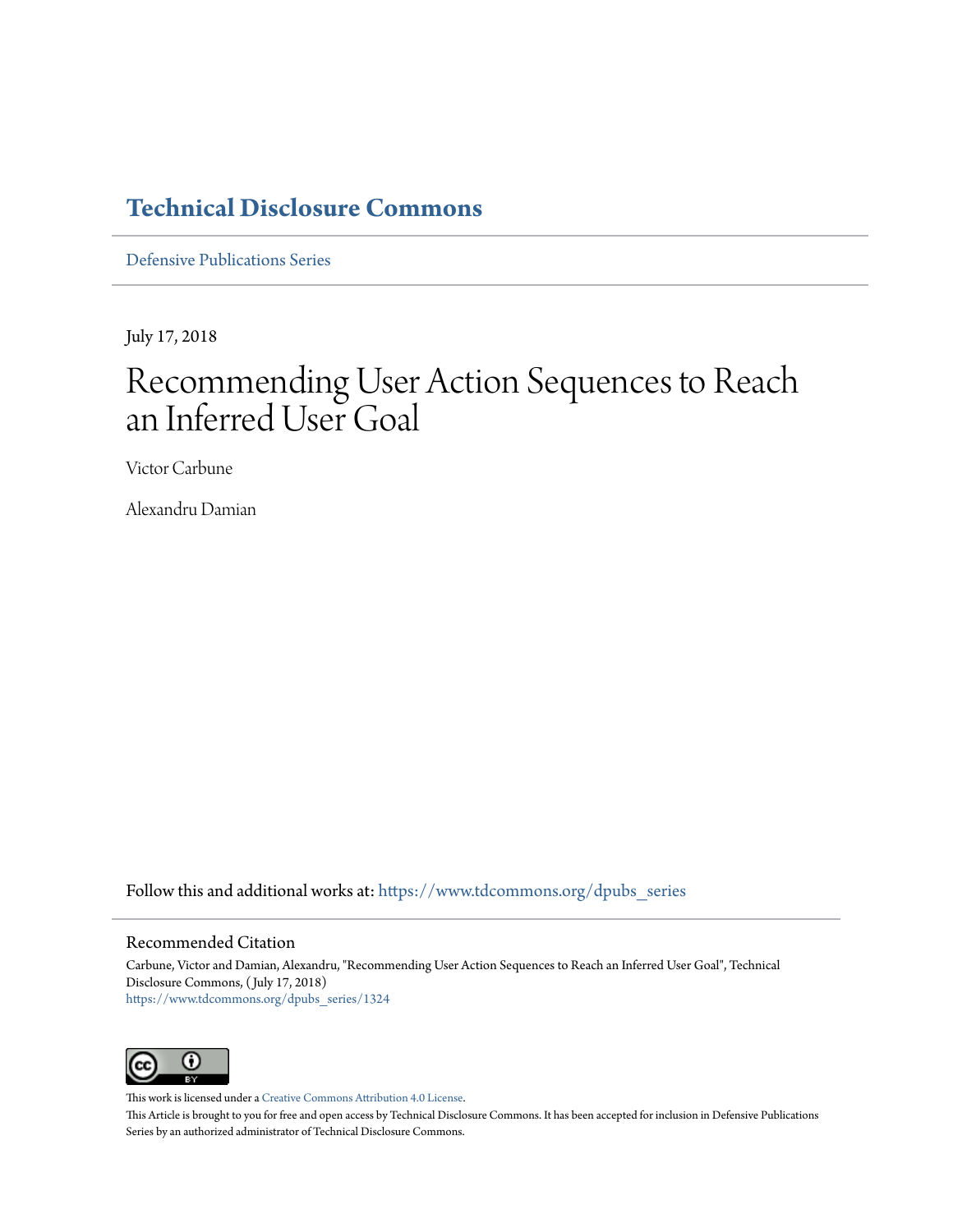## Recommending user action sequences to reach an inferred user goal ABSTRACT

Users vary in their knowledge and skill pertaining to the use of technology. Less experienced users or users that are not technically savvy may not notice or utilize the most efficient functionality suitable for their goals even when it is available within the user interface. With user permission, this disclosure utilizes a machine learning model to observe sequences of user actions across a large number of users. The sequences are utilized to infer the user goal and provide corresponding guidance via the user interface to assist the user in achieving the goal more effectively.

#### **KEYWORDS**

- Action sequence
- User goal
- Machine learning
- User action path
- User interface state
- Assistive user interfaces
- User guidance
- **Training**

### BACKGROUND

Users vary in their knowledge and skill pertaining to the use of technology. Less experienced users or users that are not technically savvy may not notice or utilize the most efficient functionality suitable for their goals even when it is available within the user interface.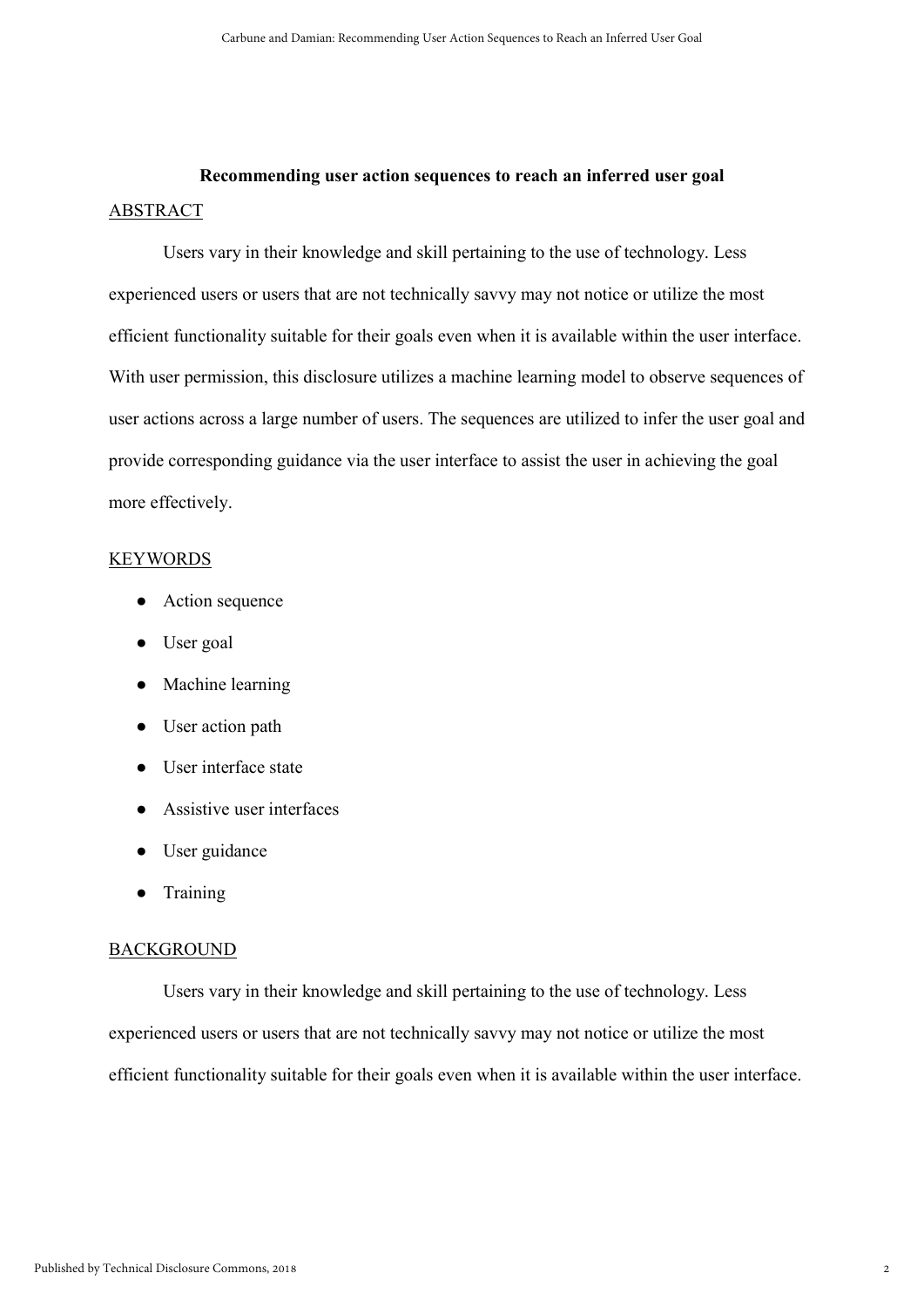For instance, a less technically savvy user may not notice or know about utilizing various filters available in a shopping application to narrow shopping choices. Therefore, when searching for an item of a specific color, the user may click through multiple listed items to manually inspect the color, instead of utilizing filters provided within the user interface to narrow the set of items to those of a specific color. Not knowing about, noticing, or understanding various possible actions within the UI can be inefficient, waste user's time and effort, and contributes to user dissatisfaction and frustration.

#### DESCRIPTION

The techniques of this disclosure utilize a machine learning model that infers user goals. With user permission, user actions performed utilizing a user interface of an application are logged along with the state of the application that corresponds to the respective user action. For example, within the context of an application pertaining to photos, user actions such as tapping or swiping on specific elements within the user interface are recorded along with the UI screen displayed as a result of that action. Completing a task that achieves a goal often results in a screen that is the same or similar, e.g., a page confirming order submission or email delivery. Using this insight, the recorded user actions are analyzed to infer the user goal and accordingly cluster a sequence of actions into a corresponding user session.

The application state is represented as a screenshot of the corresponding displayed screen along with the history of actions and screens within the user session that led the user to arrive at that screen. Data regarding actions and screens is collected with permission from a large set of users that provide consent for collection and use of such data. The data is used to train a machine learning model based on the analyzed states and user sessions within the data. Once trained, the

3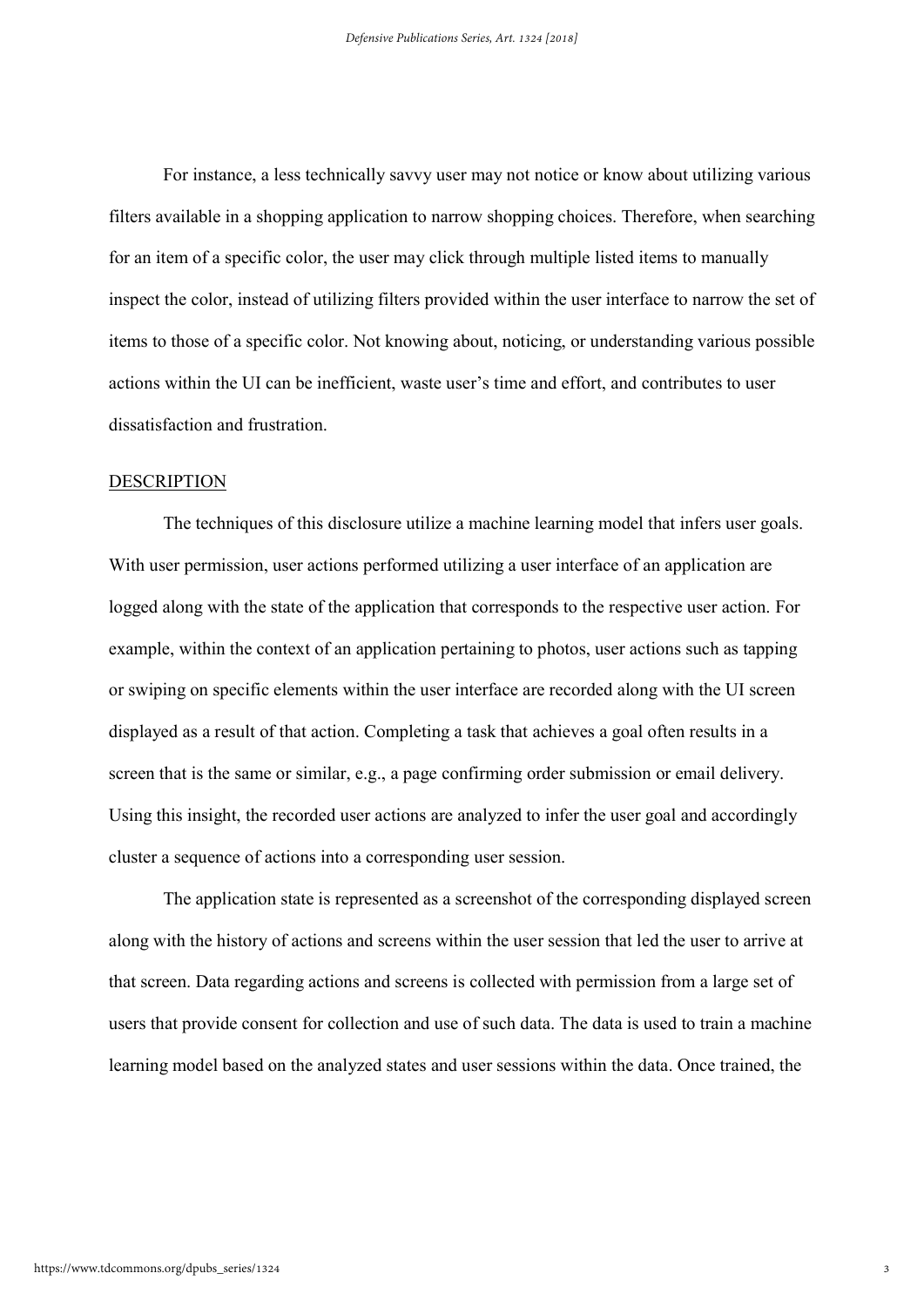model can be applied continuously and may run within the application or the device. Alternatively, the model may run external to the application.

At any current state within the application, the model is utilized to assign probabilities to each of the possible user goals. When the probability for a plausible user goal is higher than a confidence threshold value, the shortest path of sequences of user actions needed to reach the goal state from the current state is determined by the trained model. The user interface is updated to provide an indication of the goal and the recommended action sequence to the user, e.g., with corresponding step-by-step assistance. The user is free to dismiss the suggested goal, select a goal other than the ones offered by the model, or deviate from the suggested action at any step within the suggested sequence. Alternative to being implemented within an application/ device, the techniques of this disclosure can also be invoked via an application programming interface (API) that enables application developers to offer customized recommendations and assistance.



Fig. 1: Recommending effective action sequence for user goal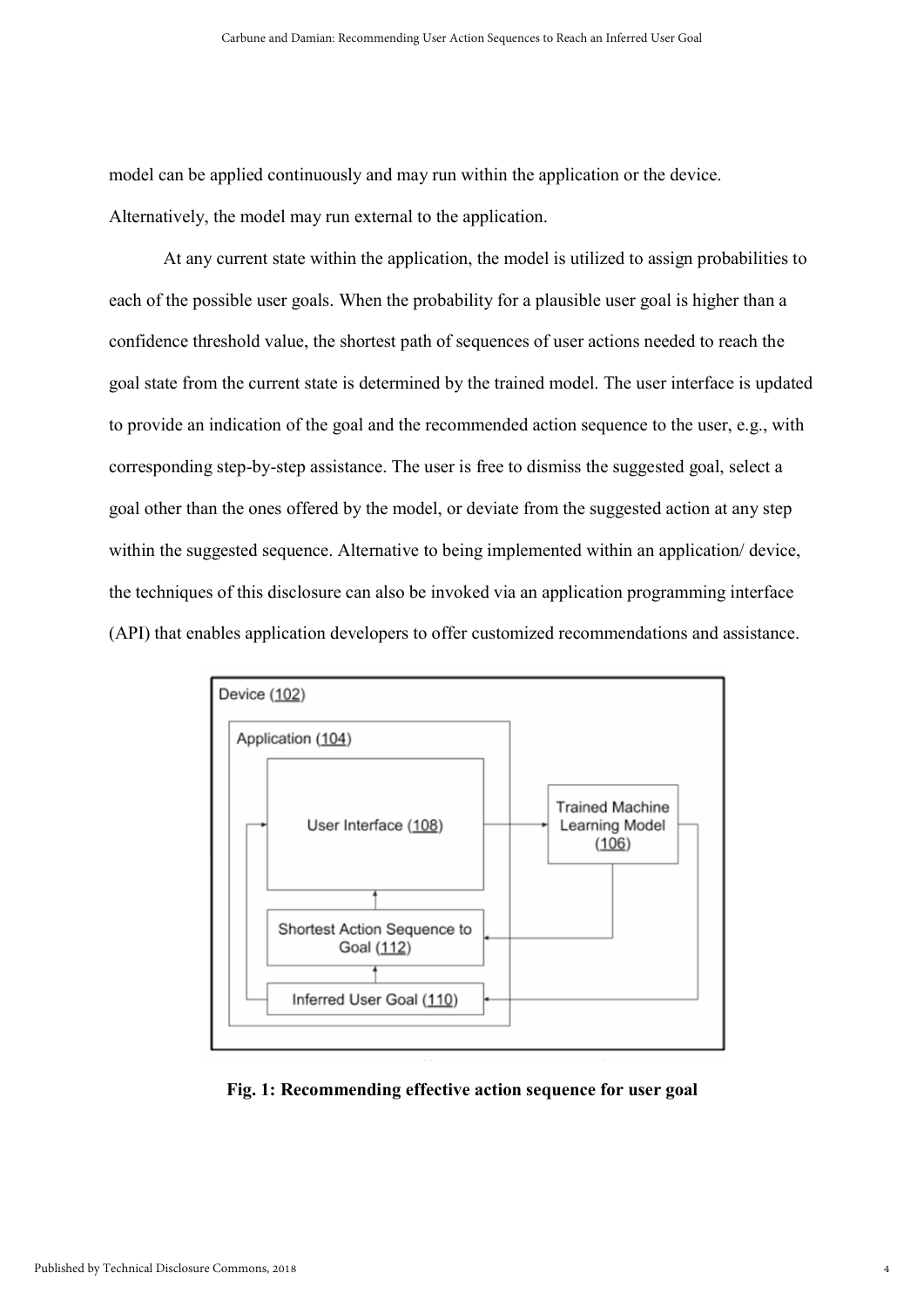Fig. 1 shows an example implementation of the techniques of this disclosure. A user interacts with an application (104) running on a device (102). In the example shown in Fig. 1, a trained machine learning mode (106) is utilized to provide recommendations. The model is trained based on user-permitted training data of user actions and corresponding states, e.g., collected from prior user sessions of interaction with the application using a log server,.

During operation, a current user interface (108) of the application is provided as an input to the trained model. The model assigns probabilities to different user goal states that may be reached from the input screen. The calculated probabilities are compared to a specified confidence threshold value. If none of the calculated probabilities are higher than the threshold value, no action is taken. If one or more of the calculated probabilities is higher than the threshold value, the goal (110) with the highest calculated probability is inferred as the likely goal of the user.

The goal is then presented to the user via the user interface of the application along with the shortest sequence (112) of actions that a user can perform using the user interface to reach the goal state from the current state of the user interface. At each step within the action sequence, the user is provided with guidance for the corresponding action. The goal and sequence recommendations and corresponding guidance are presented via user interface elements that may be dismissed by the user at any time, e.g., if the goal was identified incorrectly.

The techniques of this disclosure can be extended to offer multiple recommendations of goals and corresponding action sequences in cases where the calculated probabilities of multiple goals are higher than the specified threshold. Alternatively, a single goal and corresponding action sequence may be chosen, e.g., randomly, when multiple calculated probabilities above the threshold value are the same. Similarly, if multiple action sequences are equally efficient to

5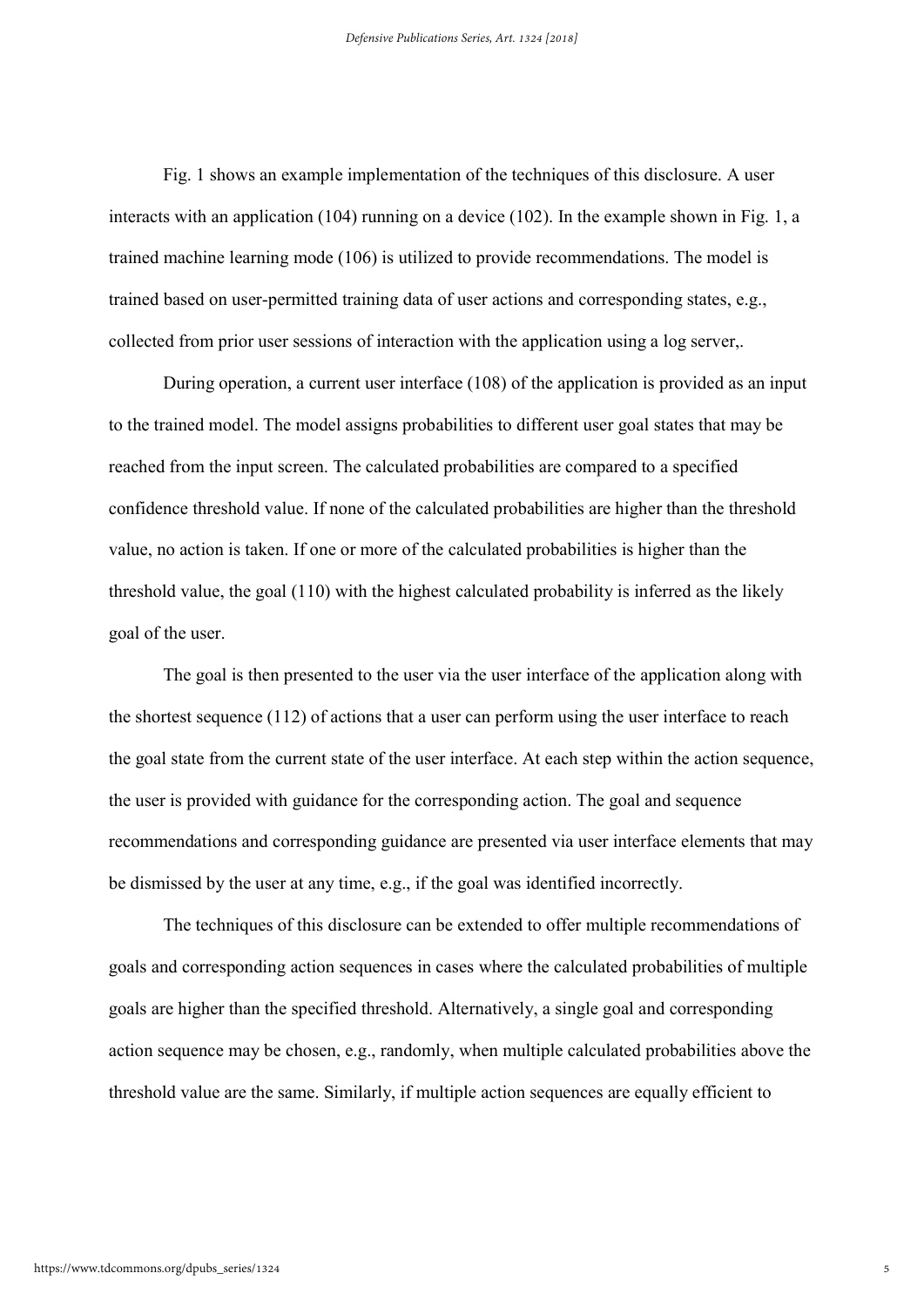achieve a given user goal, all such sequences can be suggested for that goal or one or more sequences may be chosen at random. The value of the confidence threshold can be specified by the model developer, application developer, the user, the device maker, or obtained in another manner as suitable for achieving effective operation.

The techniques of this disclosure facilitate more effective use of an application, especially ones that provide elaborate features that can overwhelm novice users. Moreover, the techniques provide the scaffolding that enables such users to transition to skilled users in a shorter amount of time. The techniques can be provided to different parties via an API.

With user permission, application developers may utilize the API to access and analyze anonymized logs of user interactions within their applications. Such analyses can enable user research that sheds light on typical user action sequences and can uncover confusing, inefficient, or problematic user interaction and navigation patterns, screens, and features. Additionally, the API can reduce the time and effort needed to implement the user interface delivery of recommendations and guidance desired by the application developers. For instance, the API can be used to implement features like shortcuts or deliver tutorials.

 Further to the descriptions above, a user may be provided with controls allowing the user to make an election as to both if and when systems, programs or features described herein may enable collection of user information (e.g., information about a user's social network, social actions or activities, profession, a user's preferences, or a user's current location), and if the user is sent content or communications from a server. In addition, certain data may be treated in one or more ways before it is stored or used, so that personally identifiable information is removed. For example, a user's identity may be treated so that no personally identifiable information can be determined for the user, or a user's geographic location may be generalized where location